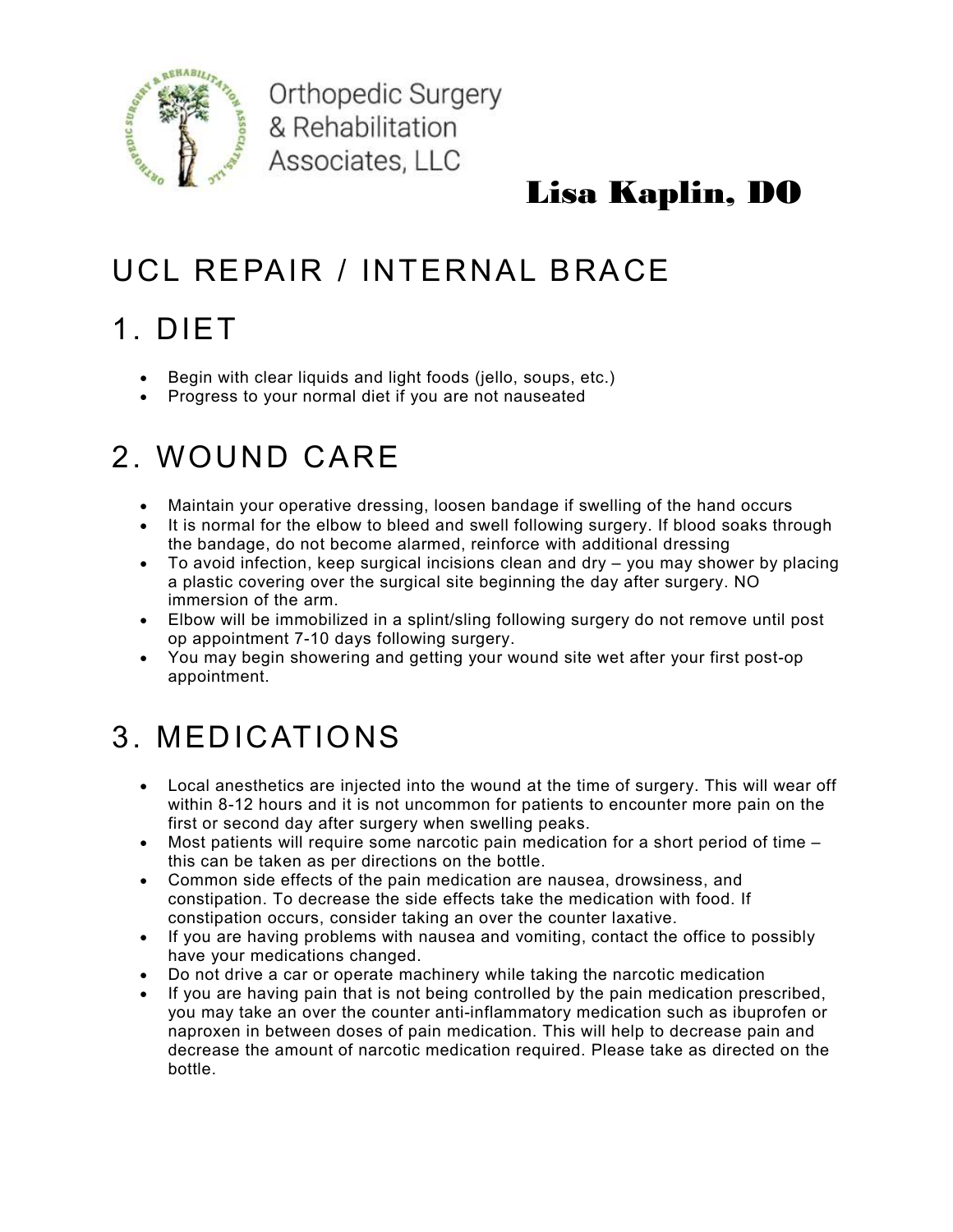

**Orthopedic Surgery** & Rehabilitation Associates, LLC

### Lisa Kaplin, DO

 For 2 weeks following surgery take one aspirin daily to lower the risk of developing a blood clot after surgery. Please contact the office should severe distal arm pain occur or significant swelling of the distal arm/hand occur.

### 4. ACTIVITY

- When sleeping or resting, inclined positions (ie: reclining chair) and a pillow under the forearm for support may provide better comfort.
- Do not engage in activities which increase pain/swelling. Unless otherwise instructed the arm should remain in the sling at all times.
- Avoid long periods of sitting or long distance traveling for 2 weeks.
- NO driving until instructed otherwise by physician
- May return to sedentary work ONLY or school 3-4 days after surgery, if pain is tolerable

### 5. IMMOBILIZER (IF PRESCRIBED)

You will be placed in a post mold splint where you cannot straighten your elbow for 1-2 weeks following surgery You are to wear sling at all times while the splint is in place

### 6. ICE THERAPY

- Icing is very important in the initial post-operative period and should begin immediately after surgery.
- Ice packs 20 minutes every 2 hours daily until your first post-operative visit. Care should be taken with icing to avoid frostbite to the skin.

# 7. EXERCISE

- Begin finger flexion and extension on the first post-operative day to help decrease swelling.
- Formal physical therapy (PT) and occupational therapy (OT) typically begins after your first post op appointment. A prescription and protocol will be provided at your first post-op visit.

#### 8. EMERGENCIES

Contact Dr. Kaplin's office to report any of the following: